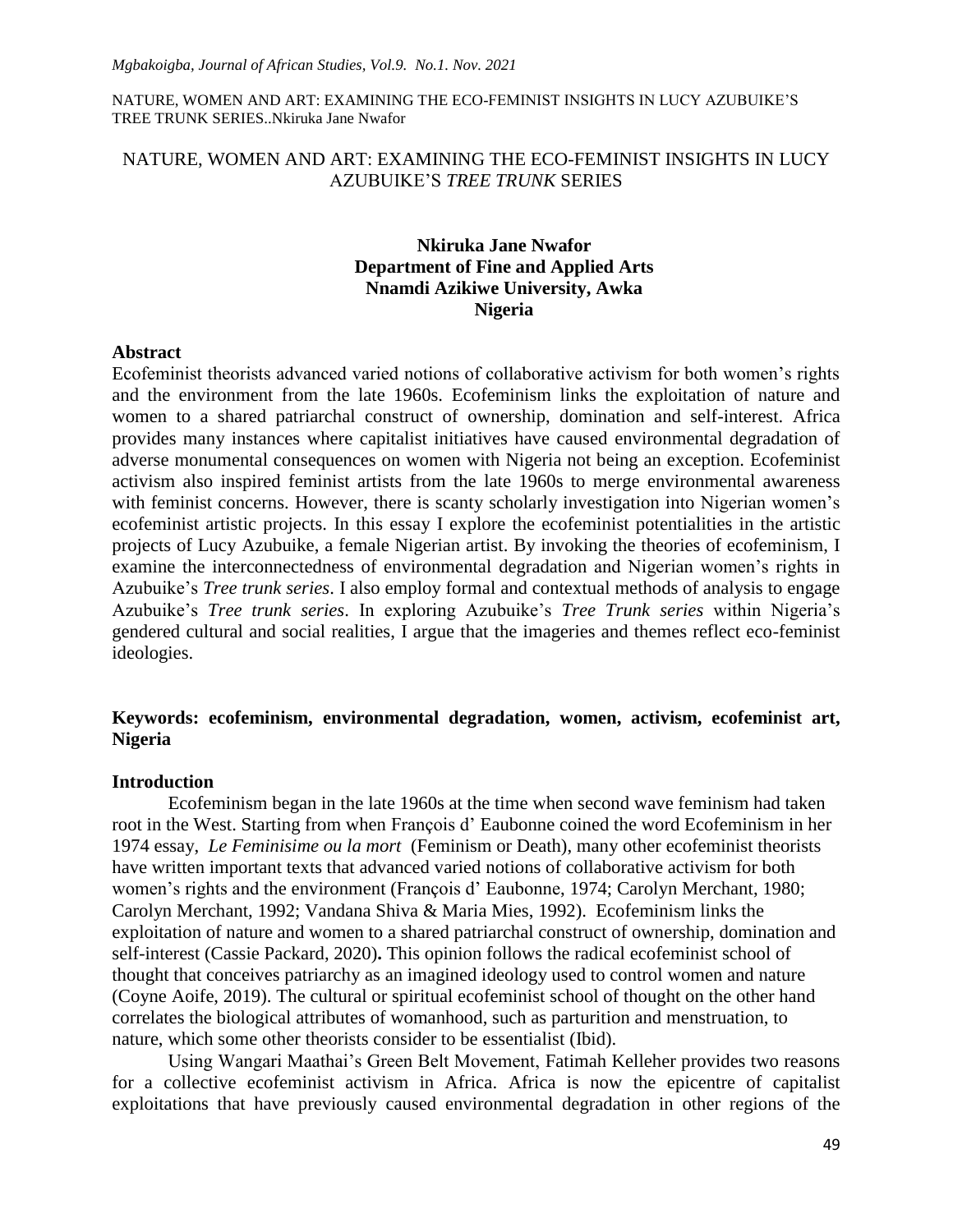world (Fatimah Kelleher, 2019). Secondly, women and feminist activists have consistently struggled for a radical future in which justice, equity and right harmonise with environmental sovereignty (Ibid). I also correlate Kelleher's collective activism with Muriamato Chemhuru's reading of ecofeminism in African communitarian philosophy and *ubuntu*. African ecofeminism, Chemhuru argues, "foster communitarian living, relational living, interrelatedness and interdependence between human beings and various aspects of nature." (Muriamato Chemhuru, 2019, p.1). African feminism also reflects communitarian philosophy and *ubuntu* as its tenets encourages a collaborative or relational existence with humans (including men) and the natural environment. As Oladusu Adenike affirms in an interview, "ecofeminism is all about fighting for humanity. When we are fighting for these two things (women and the environment) we know that we are also fighting for human rights" (Louise Turner, 2020).

In Nigeria, the Niger Delta region of southern Nigeria where multinational corporations exploit the oil reserves provides a clear example of how capitalist initiatives have caused environmental degradation that has had negative consequences on women"s subsistent means of livelihood (Luke Amadi, Mina Ogbanga and James Agena, 2015). Oladuso Adenike"s ecofeminist concerns also focus on the humanitarian crisis due to climate change which causes the shrinking of the Lake Chad region in Africa (Louise Turner, 2020). In an interview she states:

here some schoolgirls were kidnapped and this kidnapping is linked to the environmental crisis that is happening in the North-Eastern part of Nigeria close to Lake Chad [where environmental instability has led to armed conflicts, displacement, extreme poverty, vulnerability to insurgent groups]. So you can see the influence of the environment on girls education – that they have to be deprived of their educational rights. That is the scenario that led me to become an ecofeminist (ibid, 2020)

Ecofeminist activism also inspired feminist artists from the late 1960s to merge environmental awareness with feminist concerns in their art. Some of the foremost ecofeminist artists are Mierle Laderman Ukeles, Agnes Denes, Arika Rahmani, Betsy Damon, Ana Mendieta Helen and Newton Harrison, among others. In this essay I explore the ecofeminist possibilities in the artistic projects of a female Nigerian artist, Lucy Azubuike. This is a critical art historical research area requiring sustained attention because barely much is known about Nigerian women"s ecofeminist artistic projects. By invoking the theories of ecofeminism, I examine the interconnectedness of issues of critical environmental discourses and Nigerian women"s rights in Azubuike"s *Tree trunk series*. I employ formal and contextual methods of analysis to engage Azubuike"s *Tree trunk series*. In exploring the photographic images of Azubuike"s tree trunk series within Nigeria's gendered cultural and social realities, I argue that the imageries and themes reflect eco-feminist ideologies.

## **Lucy Azubuike's Tree Trunk Series**

Azubuike"s interest in photographing nature and the environment began in the 1990s during her days as an undergraduate at the University of Nigeria, Nsukka. She had learnt photography as a student of Graphics Design in the Fine and Applied Arts Department at the same university. Her final year degree project *Artistic Inspirations from Natural and Accidental Forms: a case Study of UNN environment* was about the Nsukka environment **(**Lucy Azubuike,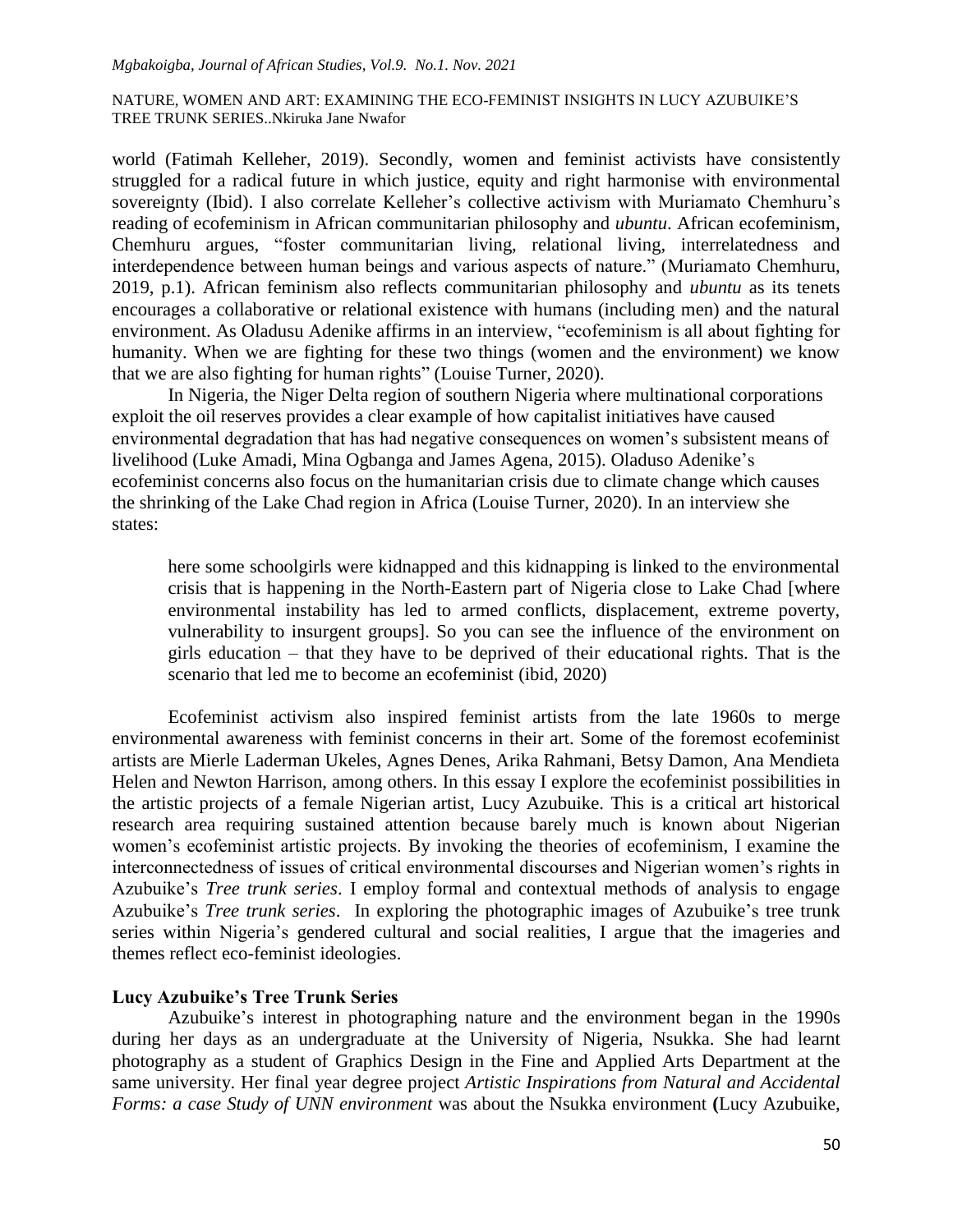2013**).** Nsukka is a university town in southeastern Nigeria. Azubuike"s childhood also inspired her interest in trees. Childhood myths and folklores about certain trees held her in awe during visits to Abatete, her hometown in southeastern Nigeria. She states:

> Abatete's scenario is covered with strange and adorable trees. There is one particular gigantic tree that is believed to be the bedrock of our town; Myth has it that anytime a branch falls, the oldest in the village dies. Worst still, if the tree itself falls, everybody in the village will die! That instilled a terrible fear in me and there are always goose pimples covering my body anytime I approach that tree. It has this presence that is so repulsive and attractive at the same time (Ibid, 2012).

It also shows how African societies had used mythology to instill discipline and respect in their communitarian relationship where humans are conditioned to be, in Alice Curry"s words, "cosmically humble" and were "not only more respectful of other people but also more cautious in their attitudes to plants, animals, and inanimate things and to the various invisible forces of the world" (2014, p.1).

In 2009, Azubuike participated in an exhibition, *Like a Virgin,* with South African Photographer Zanele Muholi. The exhibition was curated by Olabisi Silva in Lagos at the Centre for Contemporary Art. The tree trunk series were among the body of works that Azubuike exhibited at the Centre. Azubuike's tree series "focuses on the way in which culture, tradition and religion, the embodiments of patriarchal society impact negatively on women" (Silva, 2009). In the exhibition, Silver notes that Azubuike maintains that patriarchy has made many women in Nigeria to normalize and even enforce these practices without questioning the legitimacy of their acts (ibid). To engage these issues Azubuike photographs images of tree trunks that had been felled and left to deteriorate. These trees met their demise due to society"s capitalist encroachment on the natural environment.

Azubuike"s works are sometimes photojournalistic in expression, and her projects arguably may be visual activism. In her photography, the representation is not an overt example of the concept, but a common expression of the idea. In Tree trunk series she uses concepts from nature. As Azubuike mentions, "nature registers, sculpts, paints, photographs, dramatizes and installs life's bliss, beauties as well as chaos and deteriorations in life" (Graham Martin, 2012, p.31). She uses the environment as a visual expression for also interrogating African feminist issues. In several instances, like in *Menstruation Series*, she becomes a tool or medium of art. Through thought-provoking photographic images, Azubuike uses art to inspire viewers" percept. These images of tree trunks invite viewers into debates concerning discriminatory practices against women in Nigeria. On one hand, photographic images of trees speak of the deterioration of nature due to human intervention and on the other hand, the trees become powerful allusions of the female figure. Azubuike"s activist art therefore highlights the parallels injustices that institutions of patriarchy in Africa perpetuate against the environment and women. She further mentions:

> Trees are everywhere; so also are women, the only difference lies in the angle of approach and different perceptions. While women try to conceal the violence inflicted on them, trees reflect these inhuman treatments without reservation. Whenever a woman goes naked and pray to her gods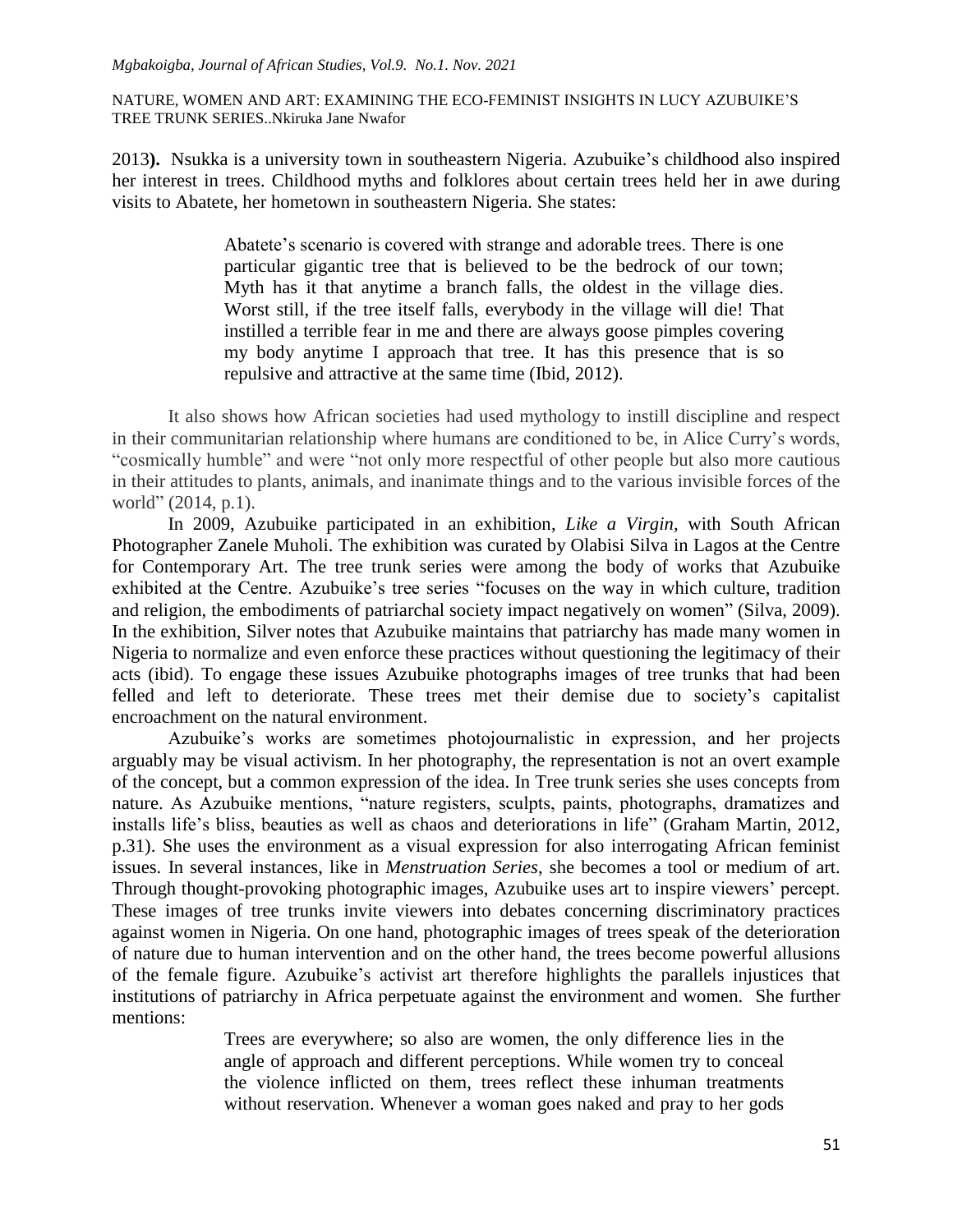or deity, it is believed that her prayers would be answered because, it is the peak of her frustration and a sign of innocence. Women are often compelled to rip their cloth off during unbearable situations/period of lack. So also are trees, in the dry season trees are mostly seen bare without the leaves. Dryness could be likened to an adversary since dry season symbolizes a period of lack. [When] trees are exposed [during] this period "*eziokwu aputa ihe*" meaning, truth is revealed. With the onset of rainy season, which represent fertility and abundance, trees grow new leaves which cover the scars and impressions of abuses on the trees (Lucy Azubuike, 2012).

Azubuike deploys tree allegory to connect environmental neglect, pollution, violation, degrading and encroachment, due to patriarchy, with the subjugations of women. From the childhood stage, the girl-child is 'insignificant' as opposed to the male-child who is the 'heir,' and highly regarded in the family. Since females are dispossessed of ancestral land, the girl-child in most traditional African communities occupies the lowest rung in the family social space, constantly reasserting erroneous notions of the female as the subjugated other.

In her work, Azubuike re-imagines the trunks as feminine figures or as trees that 'naturally' embody the lower side of a woman's body (from the waist downwards). These photographs question how Nigeria"s patriarchal institutions treats and denigrates women. Most times, Azubuike does not sculpt any part of the wood before photographing. Instead she allows the natural shape of the tree trunk to guide the entire creative process. For instance, in *Amado Uwa George*, she photographs the tree from an alternative position where the thicker single branch slits into twin branches at the lower part. The tree trunk represents the abdominal areas, the hips and the upper thighs of a woman. Then red paint drips down to the centre where the twin branches start. This centre represents the pubic region of the human form and the red acrylic paint may be suggestive of blood. The blood may represent violence against women or its relative association with menstrual series.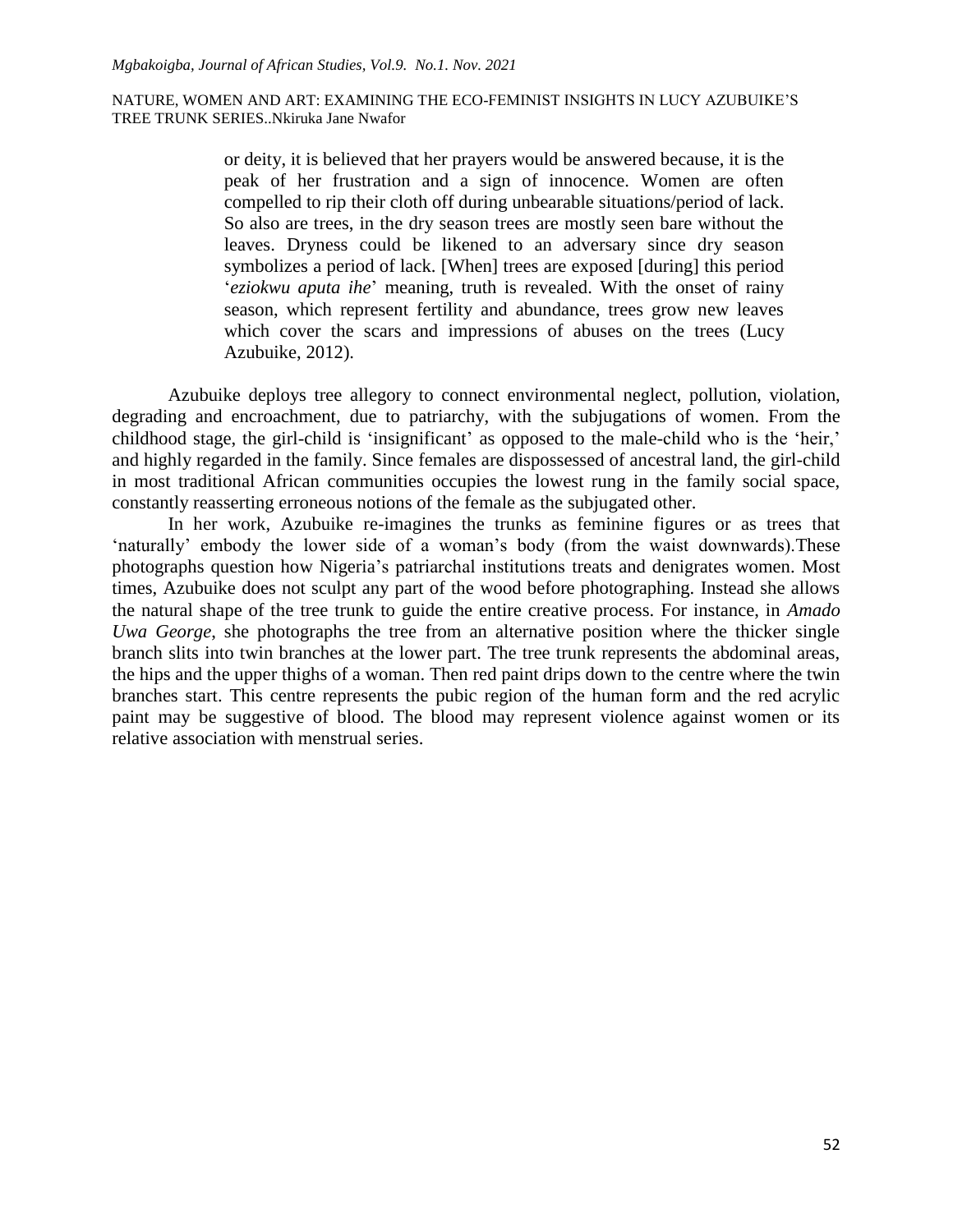

*Amado Uwa George,* L. Azubuike, Photography, 2006. © Azubuike.

Azubuike uses cloth to cover part of the wood that embodies the thigh and therefore symbolically exposes the waist and hips of the imagined female figure. The fabric is plain white background and saturated with orange floral embroidery designs. This fabric resembles Austrian embroideries that were imported from the 1960s and popularly known as "Swiss lace" among Nigeria"s wealthy and middle-class especially women. (Barbara Plankensteiner, 2013). These fabrics are among the numerous imported textiles that Nigeria, and other West African countries have over the centuries assimilated through a process Joanne Eicher and Tonye Erekosima (1981) calls "cultural authentication." The fabrics are usually worn for special and flamboyant occasions in Nigeria. In another context, the fabrics also hide the inner bodies and true social situations and lives of the wearers.

Among the Igbo, the term *Amado Uwa George* literally means covering the "world" with cloth (George). Here the "world" signifies the many trials and tribulations that people experience in their everyday lives. Many women normally hide their depressing realities of violence and dehumanization under the beautiful camouflage of their dresses. *George* represents a particular type of checkered textile imported from Asia known as Indian Madras. In Southern Nigeria it is a favourite and is locally called *george* or *intorika george* following its colonial history of textile trade networks (Lucy Norris. 2008, p.19). While Azubuike may have incorporated a different textile that also has a shared history of "cultural authentification," she uses *Amado uwa George* idiom to convey the theme of her artistic project. As Azubuike suggests, *Amado Uwa George* exposes personal stories of many married women in Nigeria who are unhappy in their marital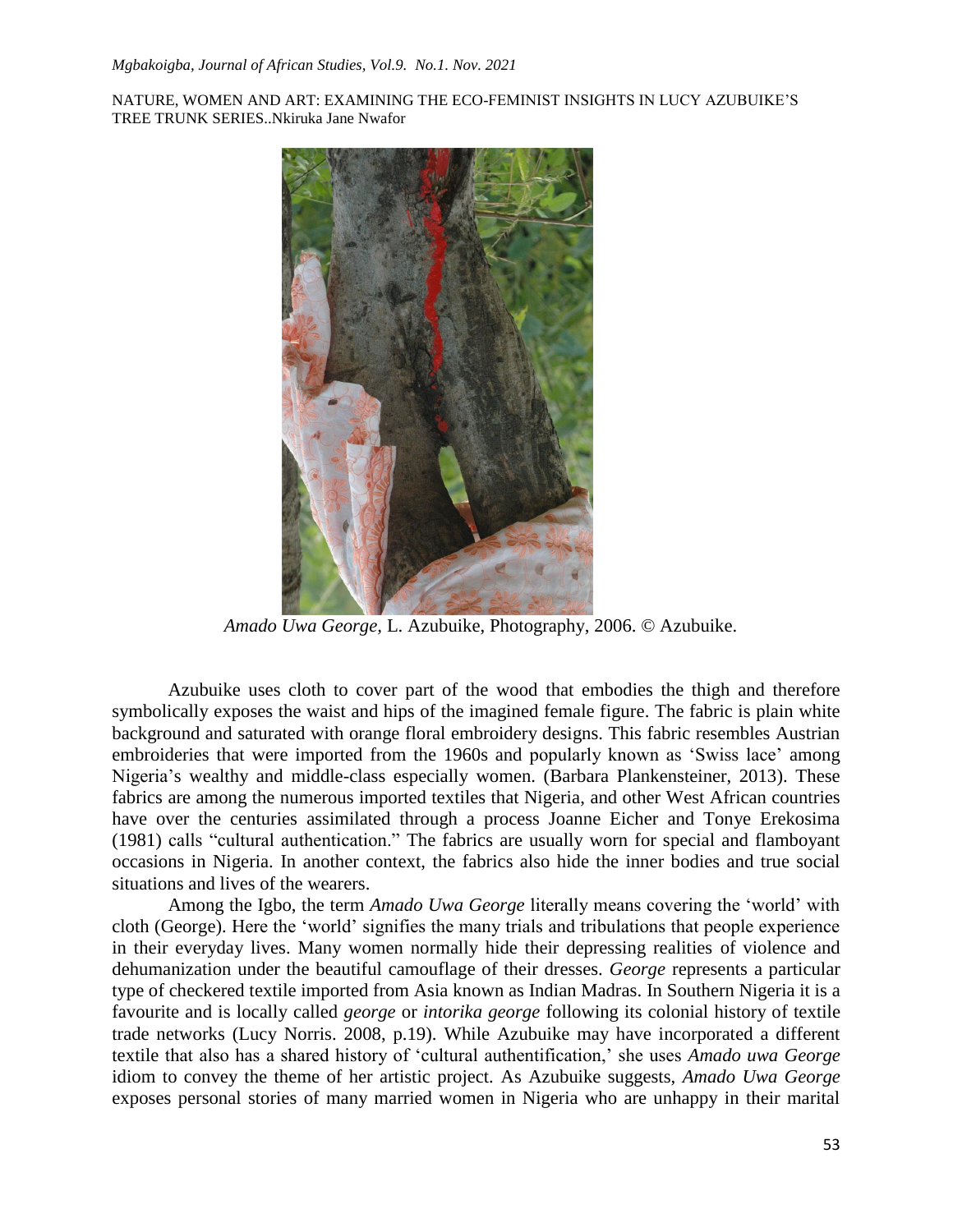homes (Uhakheme Ozolua, 2010). When the cloth is removed from the wood, symbolically it brings to the public domain what happens in the private homes of married couple where in many instances women bear the terrible consequences of normalized patriarchal constructs. As such, viewers confront the real pains married women experience. The red colour dripping down the tree trunk represents the pains or agonies of married women which in most cases are covered privately with beautiful textiles such as the acculturated Austrian embroideries. *Amado Uwa George* indicates the reality that many married women in Nigeria are living; a concealed life of bondage and domestic violence. Azubuike observes that women do not open up about these issues but through using images of tree trunks as metaphor for maltreated women, her art makes the stories become more glaring. Azubuike goes on to say, "when I see the trees, I feel the impact of mutilation, I can feel the real pains the cutting brings. I chose trees as my medium because they are interesting and they give me the real and true pictures of what women go through – their hopes and aspirations" (Lucy Azubuike, 2012). In "feeling" and associating the "pains" of cutting trees with the pains women go through in their marriages, I argue that Azubuike's artistic project clearly resonate with the theories of radical ecofeminism. This is more so because it is the same patriarchal institutions in Nigeria that had created man-made laws which suppress many women within their homes that simultaneously control and supervise the capitalist expansions that eventually "mutilate" and degrade the natural environment.

In *Still the Victims*, Azubuike captures part of a deformed and rotting tree with two extended branches. The dried exterior of the tree trunk may indicate that the tree had been felled a long time before Azubuike encountered it. The tree trunk is lying on aground covered with



*Still the Victims,* L. Azubuike, Photography, © Azubuike.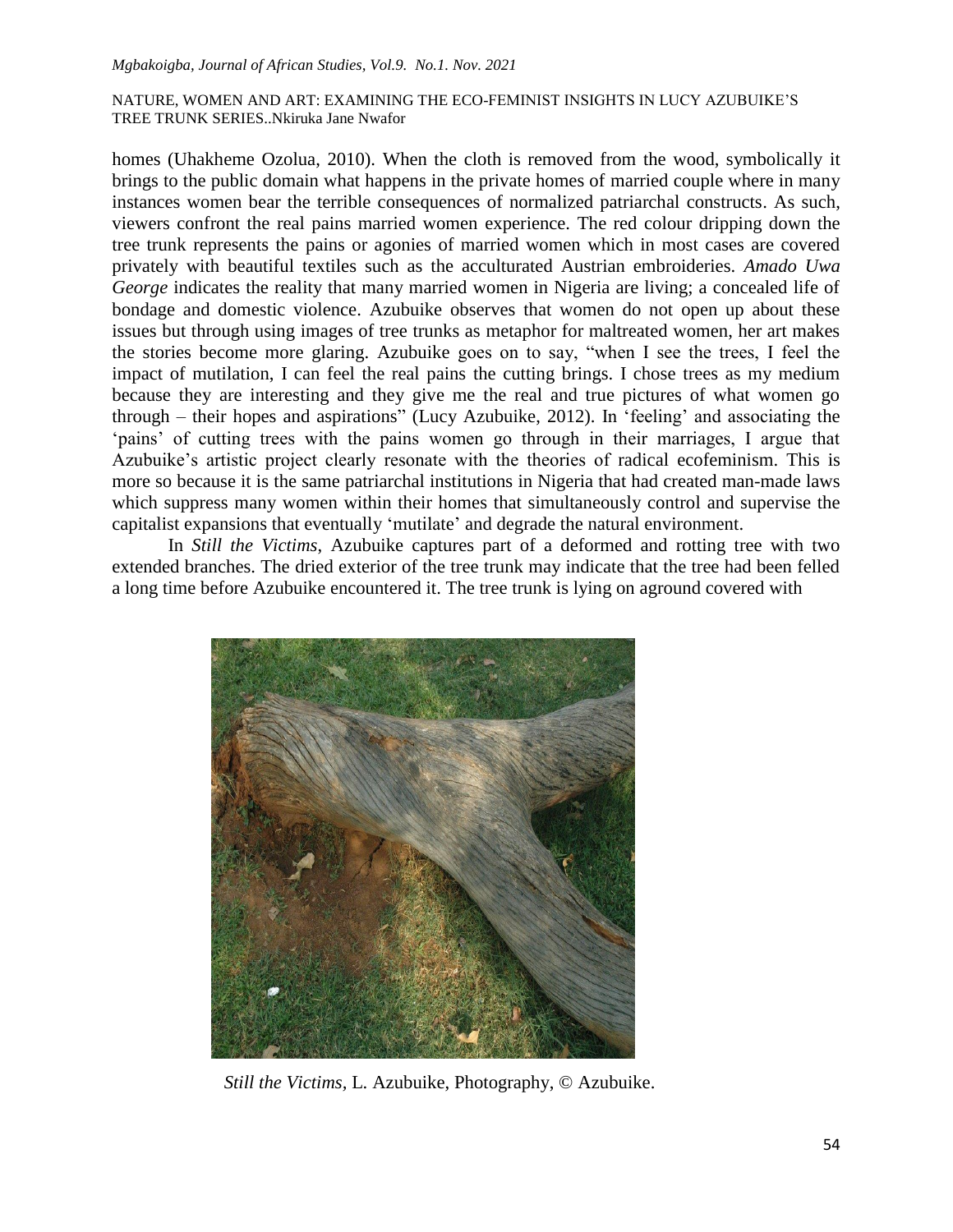brown soil and carpet-like green grasses. Azubuike uses the position of the tree to suggest a woman lying in a muddy and filthy environment. The rotting and deterioration is metaphorically what some Nigerian women experience when they are held down by patriarchy. Many women do not strive to become more successful in their professional careers so as not to bruise the ego of their husbands and in the process save their marriages. As Azubuike contends, many African women in troubling marital situations stay put in the filth, just like the rotting tree trunk while still hoping that things might change in the near future.

*Smile* bears a similar rhetoric of hope and belief that the patriarchal constructs which had held African women down would be unturned through concerted efforts such as the artistic activism in Azubike's ecofeminist projects and many other forms of ecofeminism. Here Azubuike photographs the surface of a felled tree trunk. The circular rings of the wood indicate that the tree had a wide width and was also advanced in age. Within the tree are deep cracks and lines that probably signify that the wood is drying up and not also recently felled. These cracks which was made partly by human and natural interventions, Azubuike conceptually sees, captures and compose through photography as *Smile*. The crack formed a deep curved linear opening or design in the wood similar to a smiling comic face. *Smile* is symbolic of women in Nigeria who, in spite of their suffering and subjugations still keep hope alive by revealing cheerful and smiling faces. The work, as Azubuike suggests, also recalls the late Nigerian Afro beat musician, Fela Anikulapo Kuti's song titled *Suffering and Smiling* (Azubuike, 2012).



*Smile,* L. Azubuike, Photography, © Azubuike.

It is interesting to look at Azubuike"s connection of nature (trees) with the female form and its semblance to a similar concept, often seen in traditional canons of Western art. Many artists of Romanticism, realism and impressionism of the eighteenth and nineteenth centuries in Europe, tended to paint sceneries of nude women against the backdrop of landscapes sceneries as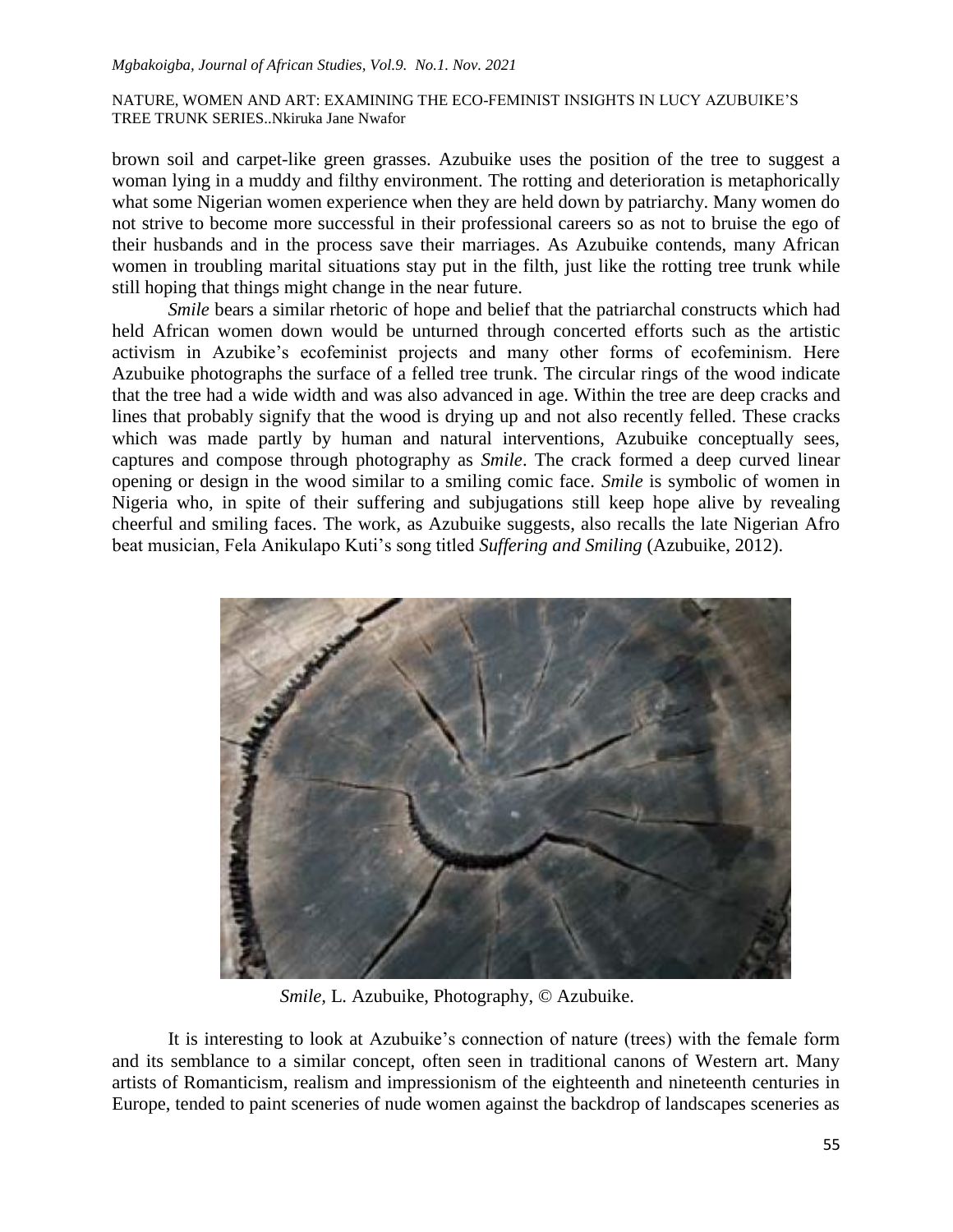though the two were inseparable. Nature was seen as embodying the assumed "characteristics" of women such as being "domestic, pious, moral, pure, gentle, kind, graceful, simple and beautiful," but particularly as women are responsible for the continuity of the human life cycle just as trees (nature) are the symbol of continuity and change of the land (Regina Ode, 2010). This conceptual framework embodies the cultural or spiritual ecofeminist school of thought that associates the qualities of womanhood such as childbirth and menstruation, to nature. However, many art critics view the concept of nature as strictly and solely feminine, as being condescending and aimed at relegating women to the confines of the wild, untamed, exotic and irrational. On the contrary, men"s association with nature is often conveyed with such words as hardworking, industrious, rational, assertive, independent and proud (Ibid).



*With Love from Africa*, L. Azubuike, Photography, 2006. **[©http://artspeakafrica.blogspot.com/2009/02/like-virgin-lucy-azubuike-zanele-muholi.html](http://artspeakafrica.blogspot.com/2009/02/like-virgin-lucy-azubuike-zanele-muholi.html)**

In *With Love From Africa*, Azubuike photographs branch of a tree that also suggests a female form. Some parts of the tree are already and hanging at the lower end is a green plant with reddish coloured flowers. The mutilated part of the tree trunk is suggestive of deforestation in various parts of Nigeria, which is adversely destroying the tropical environment and vegetation that typifies West African landscapes. Today deforestation is a major problem in Nigeria. Moreover, there are no sustained initiatives aimed at replanting trees or engendering punitive tree conservation laws to curb the excesses of tree felling in tropical zones in Nigeria. Azubuike"s conceptual photographs of deteriorating wood and tree trunks are therefore artistic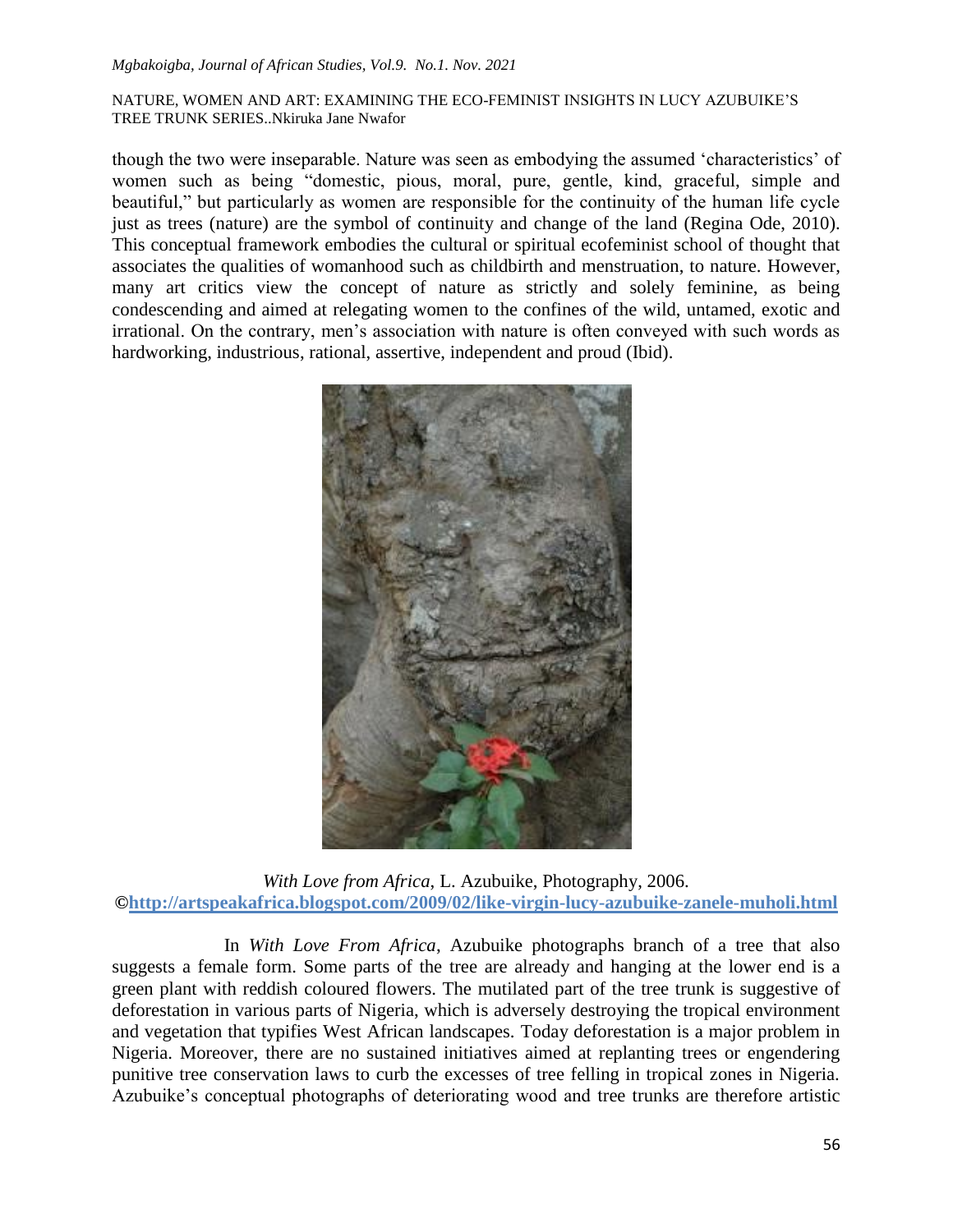#### *Mgbakoigba, Journal of African Studies, Vol.9. No.1. Nov. 2021*

NATURE, WOMEN AND ART: EXAMINING THE ECO-FEMINIST INSIGHTS IN LUCY AZUBUIKE"S TREE TRUNK SERIES..Nkiruka Jane Nwafor

activism. Thus Azubuike"s art works connect feminist concerns with global issues that also affect Nigeria such as deforestation, among others. Azubuike uses the image to express the hurts, disappointments and dejectedness felt by women. Again the leafy plant in the tree may allude to the inner pains and disappointments experienced by women, often internalized and not publicly expressed.

In another photographic image, Azubuike uses the metaphorical expression *Shine your Eyes.* 'Shine your eyes' in the Nigerian context emanates from a broken English colloquial common among West Africans. It is a slogan intended to forewarn people of imminent danger. It dwells on the attitude of being smart and articulate to avoid being intimidated or deceived by unruly people. In Azubuike"s work, therefore, it encourages women to be sensitive to issues of abuse related cases such as rape, genital mutilation, domestic violence etc. Like in *With Love from Africa*, Azubuike's *Shine your Eyes* is also part of a tree trunk, but framed to suggest a face. Two jutting branches at the top are partly tied with synthetic rope which may suggest a head tie and another pair of smaller branches protrudes out and over oval shaped hollow areas suggestive of eyes and eyelashes. The incised marks on the trunk suggest the nose and the mouth. *Shine your eyes* is a call for women to be aware and weary of societal norms that impinge



*Shine Your Eyes,* **L. Azubuike, Photography, 2006. ©<http://local-artists.org/node/91565>**

against the wellbeing of women or limit women's social possibilities. Through this work, Azubuike reiterates already existing debates and contestations concerning injustices against women in many African societies.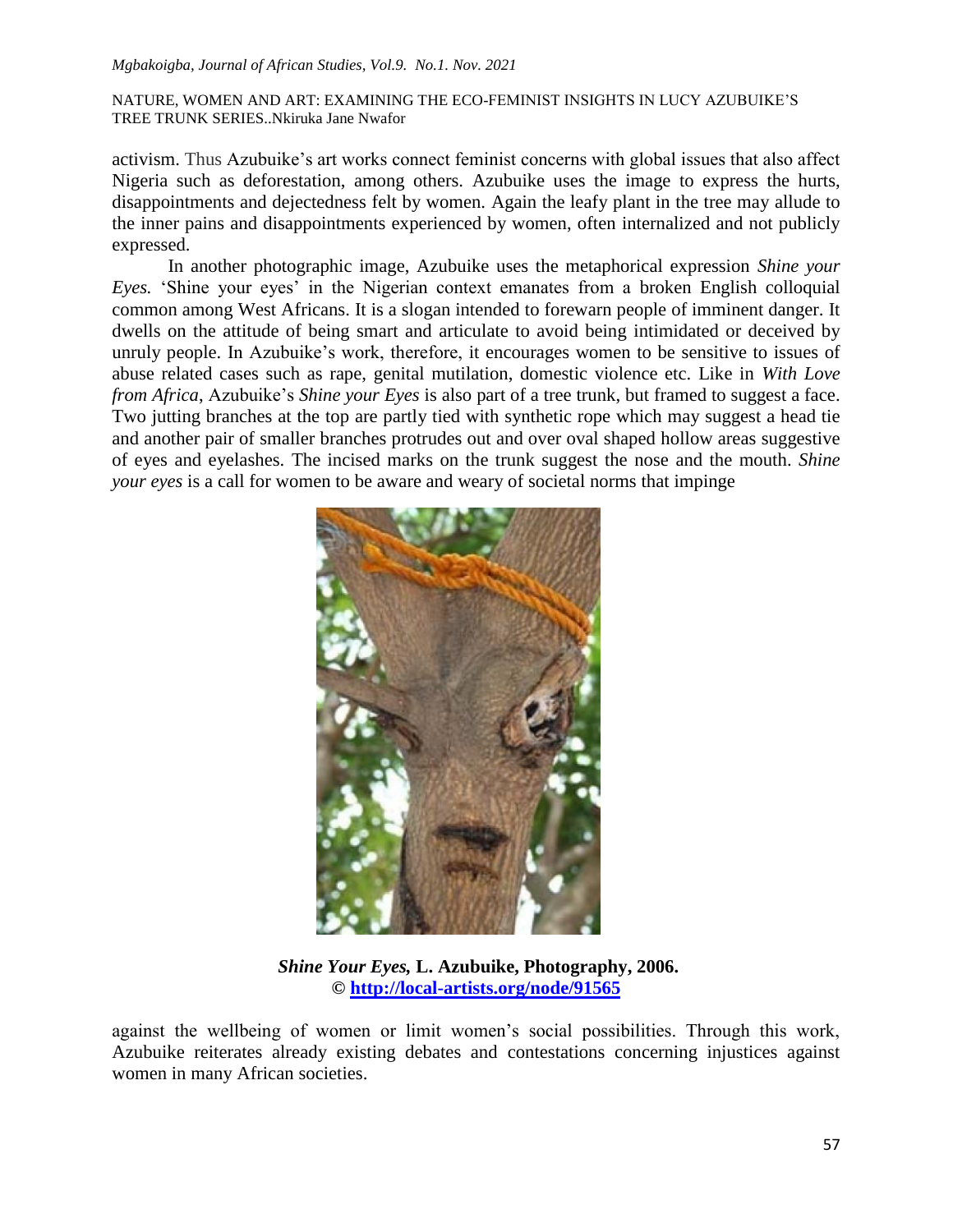Azubuike"s work *Shine your eyes* is also similar to her work *Can See Now* since it follows the concept of the "shine your eyes" which as earlier mentioned is a colloquial for opening one"s eyes to see the Truth. The work could be read as suggesting that women should be vigilant or pursue a policy of "open-eyed awareness" and on the lookout for possible societal discriminations or violence against women. Azubuike interrogates other discriminatory acts such as Female Genital Mutilation (FGM), widowhood rites and girl-child marriages. Women, regrettably, also perpetuate these acts on their fellow women.



**Can See Now, L. Azubuike, Photography, 2006. © [www.creativeafricanetwork.com/person/13897/en](http://www.creativeafricanetwork.com/person/13897/en)**

### **Conclusion**

In this paper I have reviewed the history of ecofeminism which gained momentum in the West from the late 1960s. There were concerted efforts to align women's rights with environmental activism. Ecofeminists exponents conceived patriarchy as the social construct that has continued to subjugation women and the environment. Many second-wave feminist artists from the 1960s also conceptualized their artistic projects to reflect ecofeminist ideologies. I also listed some of the globally acclaimed ecofeminist artists. I also reviewed the significant role African ecofeminists have played in advocating for the protection of women and the environment. This is vital considering the ongoing capitalist exploitation of Africa with Nigeria not being an exception. Using Lucy Azubuike"s artistic projects *Tree Trunk Series* I identified the need to highlight its (ecofeminism) relevance in the visual arts of Nigerian women. In the body of work, *Tree trunk Series* Azubuike uses tree allegory to connect environmental neglect, pollution, violation, degrading and encroachment, due to patriarchy, with the subjugations of women in Nigeria. Some of her works are *Amado Uwa George, Still the Victims, Smile, Shine Your Eyes, Can see Now* and *With Love from Africa,* I argued that the imageries and themes of Azubuike"s *Tree trunk Series* within Nigeria"s gendered cultural and social realities, reflect eco-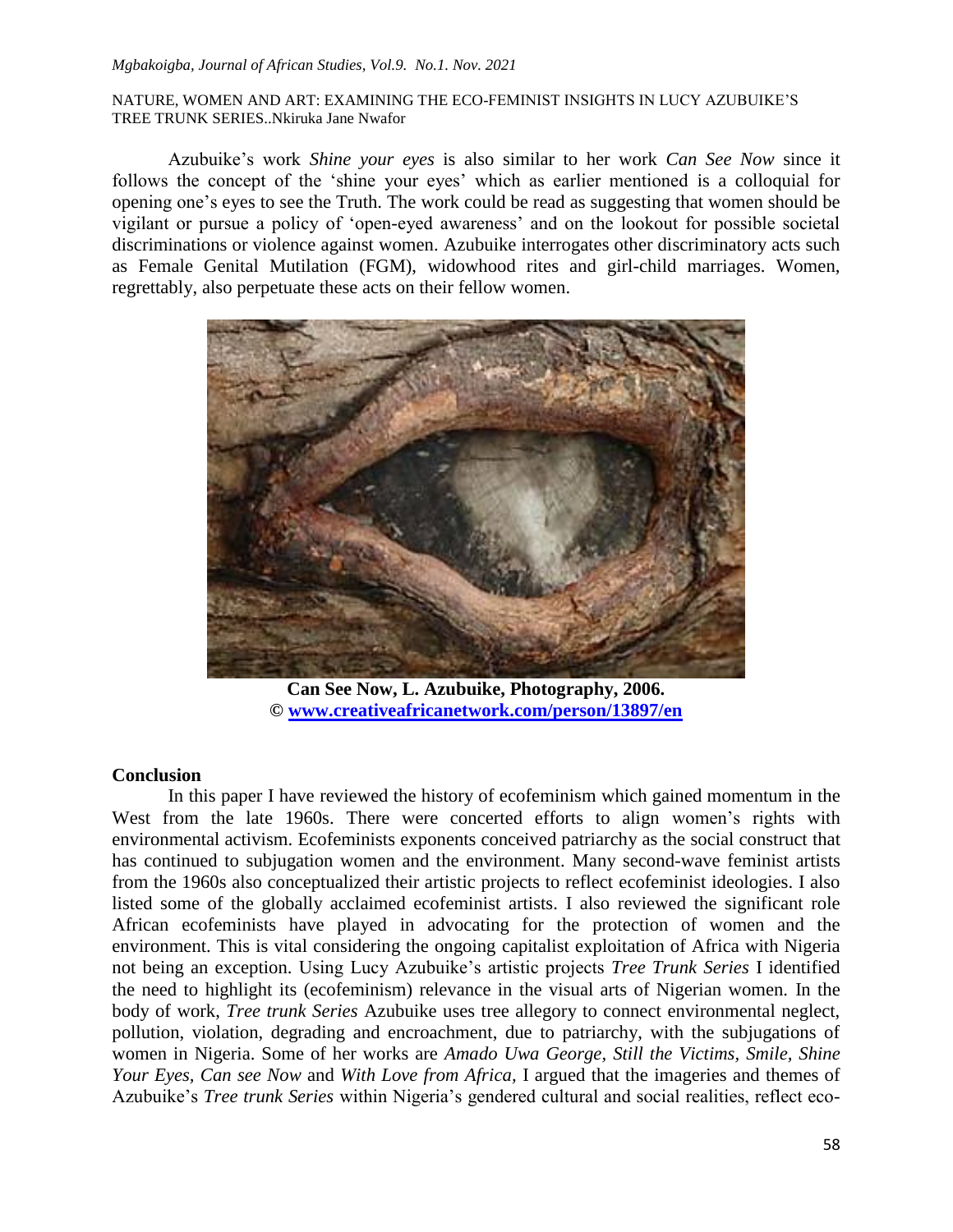feminist ideologies. In using photographic images to explore ecofeminist ideologies, Azubuike arguably emerges as the one of the few known female Nigerian artists in modern history whose work take a subversive detour in questioning patriarchal institutions that constantly subjugate both nature and women. Her ecofeminist activism therefore distinguishes her as active or assertive, and as self aware and salient as she captures her conceptualizations of women"s constraints in Nigeria.

# **References**

Amadi, Luke. Ogbanga Mina. Agena James (2015). Climate change and feminist environmentalism in the Niger Delta, Nigeria. *African Journal of Political Science and International Relations.* Vol. 9. Nos. 9. pp 361-371. Accessed October 6, 2021. Retrieved from <https://www.academicjournals.org/AJPSIR>

Azubuike, L. (2012). *Curriculum Vitae*. 2012. Assessed 20<sup>th</sup> November, 2012. Retrieved from <http://lucyazubuikeart.com/index.html>

Azubuike, L. (2013, March 20) *e-mail correspondence*.

Azubuike, L. (2012, January 15) *Interview.*

Azubuike, L. (n.d). *My world and Yours.* Assessed 13<sup>th</sup> June, 2013. Retrieved from <https://lucyazubuikeart.com/index.html>

Chemhuru Muriamato, (2019). Interpreting Ecofeminist Environmentalism in African Communitarian Philosophy and Ubuntu: An Alternative to Anthropocentricism". *Philosophical Papers.* Vol. 48. Issue 2. pp.241-264. Accessed October 6, 2021. Retrieved from DOI:10.1080/05568641.2018.1450643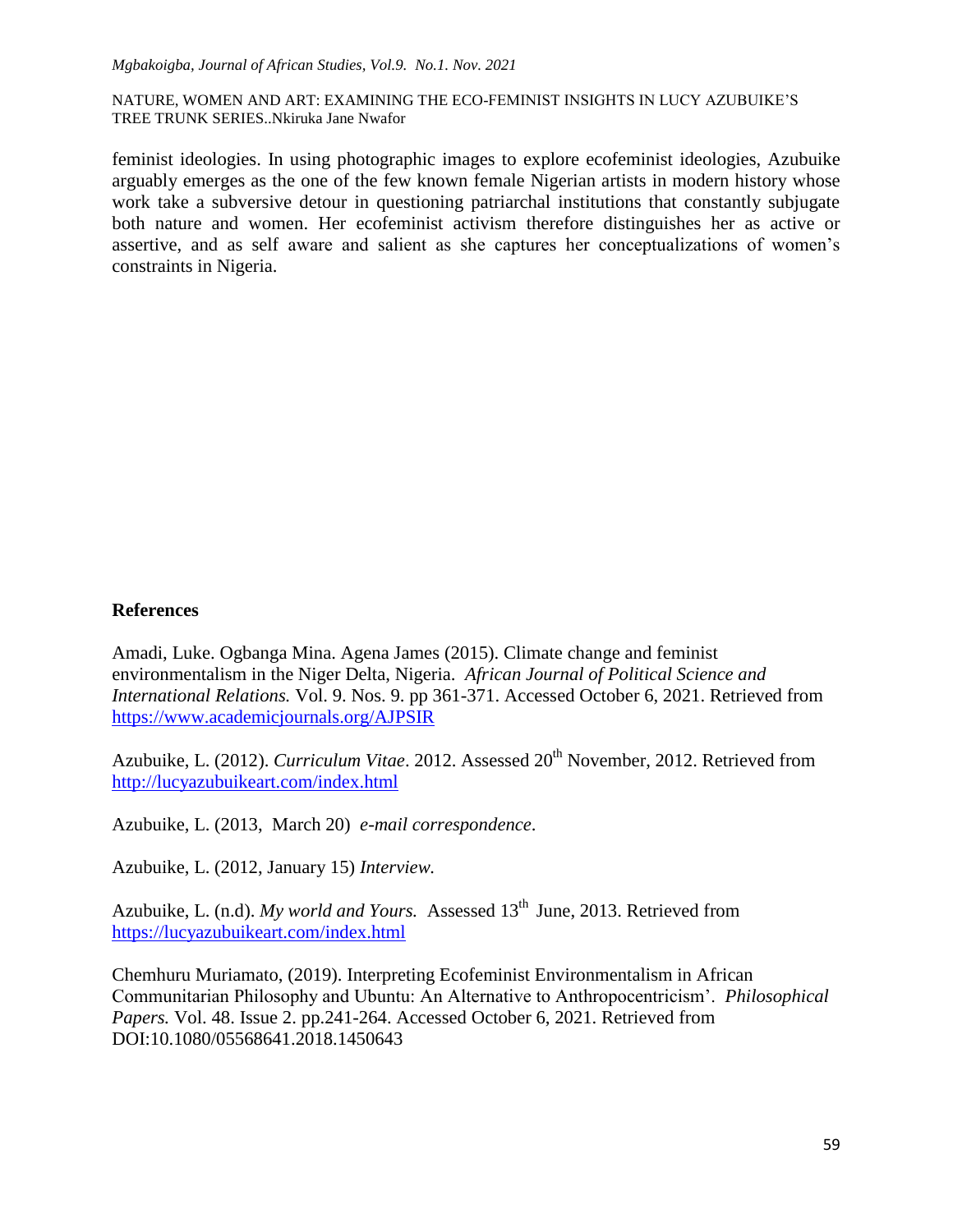#### *Mgbakoigba, Journal of African Studies, Vol.9. No.1. Nov. 2021*

NATURE, WOMEN AND ART: EXAMINING THE ECO-FEMINIST INSIGHTS IN LUCY AZUBUIKE"S TREE TRUNK SERIES..Nkiruka Jane Nwafor

Coyne, Aiofe (n.d.) "Ecofeminism: what is it and what does it have to do with permaculture?" *freepermaculture.* Accessed October 6, 2021. Retrieved from <https://www.freepermaculture.com/ecofeminism/>

Coyne, Aiofe (2019, December 5). "What is Ecofeminism." *Stand* . Accessed October 6, 2021. Retrieved from<https://stand.ie/what-is-ecofeminism>

Curry, Alice. (2014). Traitorousness, Invisibility and Animism: An Ecocritical Reading of Nnedi Okorafor"s West African Novels for Children. *International Research in Children's Literature.* Vol.7. Nos. 1. pp27-47.

d"Eaubonne, Francoise (1980). Le Feminisme ou la mort. Elaine Marks and Isabelle de Courtivron (Eds.). *New French Feminisms: An Anthology.*(Amherst, Mass.: University of Massachusetts Press, 1980).

Eicher Joanne and Tonye Erekosima. (1981). Kalabari cut-thread and pulled-thread cloth. *African Arts.* Vol. 14, Nos. 2.pp. 48-51, 87.

Kelleher, Fatimah. (2019, March, 12). 'Why the world needs an African ecofeminist future'. *African Arguments*. Assessed October 6, 2021. Retrieved from <https://africanarguments/org/2019/03/why-world-needs-african-ecofeminist-future/>

Martin, G. (ed.). (2012). *The landscape of Being* - *Agency, Art Life and Society e-book* Assessed March 26, 2014. Retrieved from [https://margaretwheatley.com/wp](https://margaretwheatley.com/wp-content/uploads/2014/12/The-Landscape-of-being.pdf)[content/uploads/2014/12/The-Landscape-of-being.pdf](https://margaretwheatley.com/wp-content/uploads/2014/12/The-Landscape-of-being.pdf)

Merchant, Carolyn. (1980). *The Death of Nature: Women, Ecology, and the Scientific Revolution*. San Francisco: Harper Row.

Merchant, Carolyn. (1992). *Radical Ecology: The Search for a Livable World*. London: Routledge.

Mies Maria, and Vandana Shiva. (1993). *Ecofeminism*. London: Zed Books.

Molara, Wood. (n.d). 'Studio Visit with Lucy Azubuike.' Assessed 17 December, 2012. Retrieved from http:/234next.co[m/cps/cms/sites/Next/ArtsandCulture/Art/2971305-146/story.cps](http://234next.com/cps/cms/sites/Next/ArtsandCulture/Art/5229256-146/story.cps) 

Norris, Lucy. (2008). The Invisibility of Sari George in London: The Material Translation of Parallel Modernities. *SUSDIV PAPER* 9. p.19. Accessed September 1, 2014. Retrieved from [http://www.Feem/Pub/Publications/EURODIVPapers/default.htm](http://www.feem/Pub/Publications/EURODIVPapers/default.htm)

Ode, Regina (2010). Women, Their Worst Enemies: A Comparative Study of Tess Onwueme"s"GoTell it to Women and the Reign of WAZOBIA. *Creative Artist: A journal of Theatre and Media Studies,* Vol.5. Nos. 1. pp.81-103. Accessed 20 July, 2014. Retrieved from [www.ajol.info/index.php/catjms/.../67010](http://www.ajol.info/index.php/catjms/.../67010)